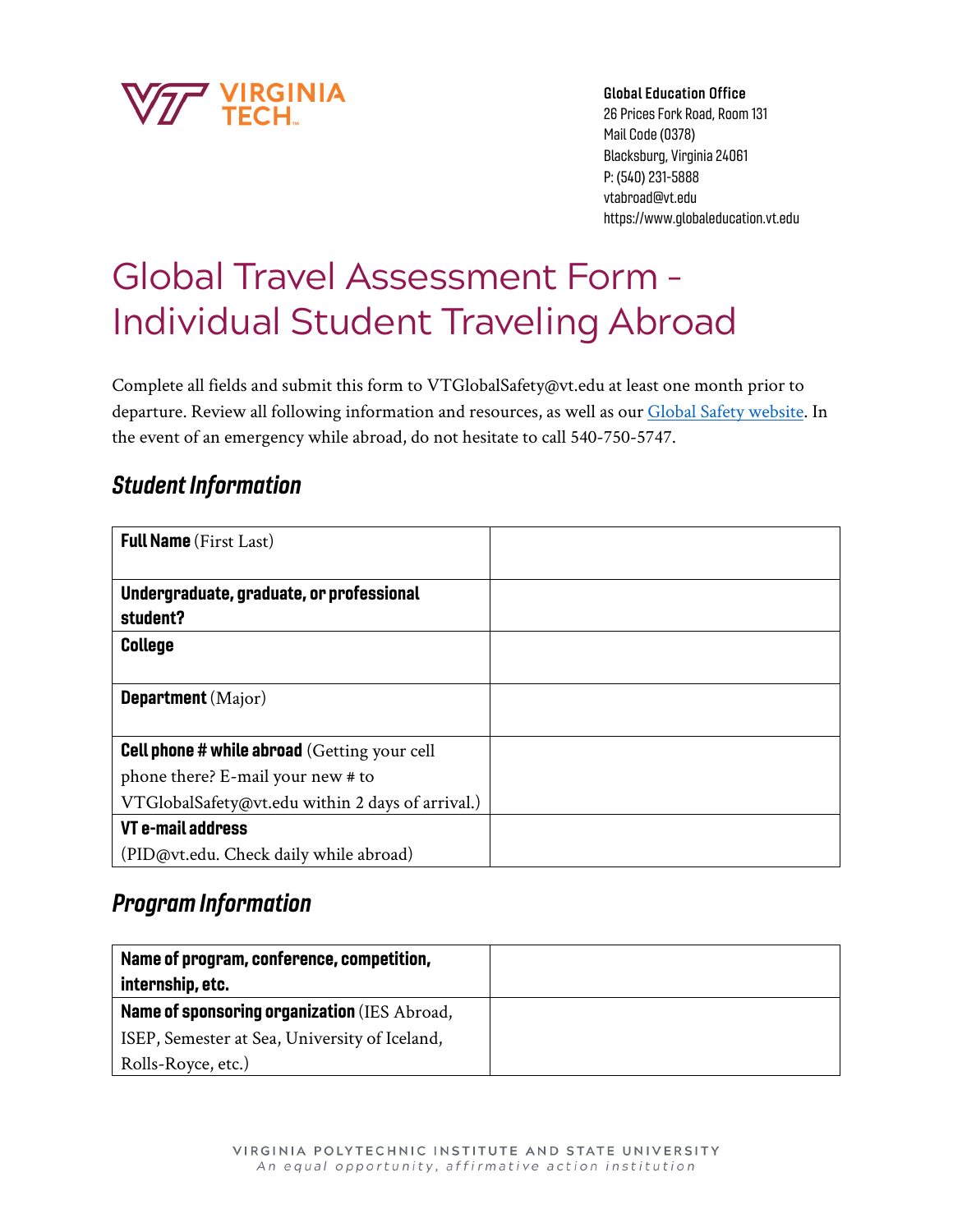| <b>Destination(s) city &amp; country</b> (If you are traveling |  |
|----------------------------------------------------------------|--|
| to more than one city/country, identify each                   |  |
| city/country and the dates you will be in each.)               |  |
| Are you receiving academic credit for this                     |  |
| program? $(Yes / No)$                                          |  |
| <b>Departure date</b> (Do not include personal travel)         |  |
|                                                                |  |
| <b>Return date</b> (Do not include personal travel)            |  |
|                                                                |  |
| <b>Emergency contact at destination</b> (Name, title,          |  |
| phone, and e-mail. Normally, it is an in-country               |  |
| person that supports you at your host university,              |  |
| organization, or 3rd party provider.)                          |  |

### **Emergencies**

If a significant incident (natural disaster, terrorism, major accident, etc.) occurs near you, immediately text/call 540-750-5747 or e-mail VTGlobalSafety@vt.edu to inform us of your status. A simple "I'm okay" and your name will suffice, but if you need assistance, please provide more details. We will be attempting to contact you to ensure you are safe.

# U.S. Department of State Travel Advisories

Go to [https://travel.state.gov/.](https://travel.state.gov/content/travel/en/traveladvisories/traveladvisories.html.html) Click on "International Travel" and search your destination in the "Learn about your destination" menu on the right side of the screen.

| U.S. Department of State Travel Advisory Level                                               | Level 1: Exercise Normal Precautions |
|----------------------------------------------------------------------------------------------|--------------------------------------|
| (Select the current level according to the U.S.                                              | Level 2: Exercise Increased Caution  |
| Department of State website)                                                                 | Level 3: Reconsider Travel           |
|                                                                                              | Level 4: Do Not Travel               |
| If Travel Advisory Level 2, 3, or 4, why?                                                    |                                      |
| Does your destination city have a different<br>Advisory Level? If "yes", what is it and why? |                                      |

Virginia Tech students are not permitted to travel to a country, region, or city that has a U.S. Department of State Travel Advisory Level of 3 or 4 without the review and approval of the Global Travel Oversight Committee (GTOC). If your destination has a Travel Advisory Level of 3 or 4, contact VTGlobalSafety@vt.edu to begin GTOC review. Se[e Virginia Tech Policy 1070: Global Travel Policy,](https://policies.vt.edu/1070.pdf) for details.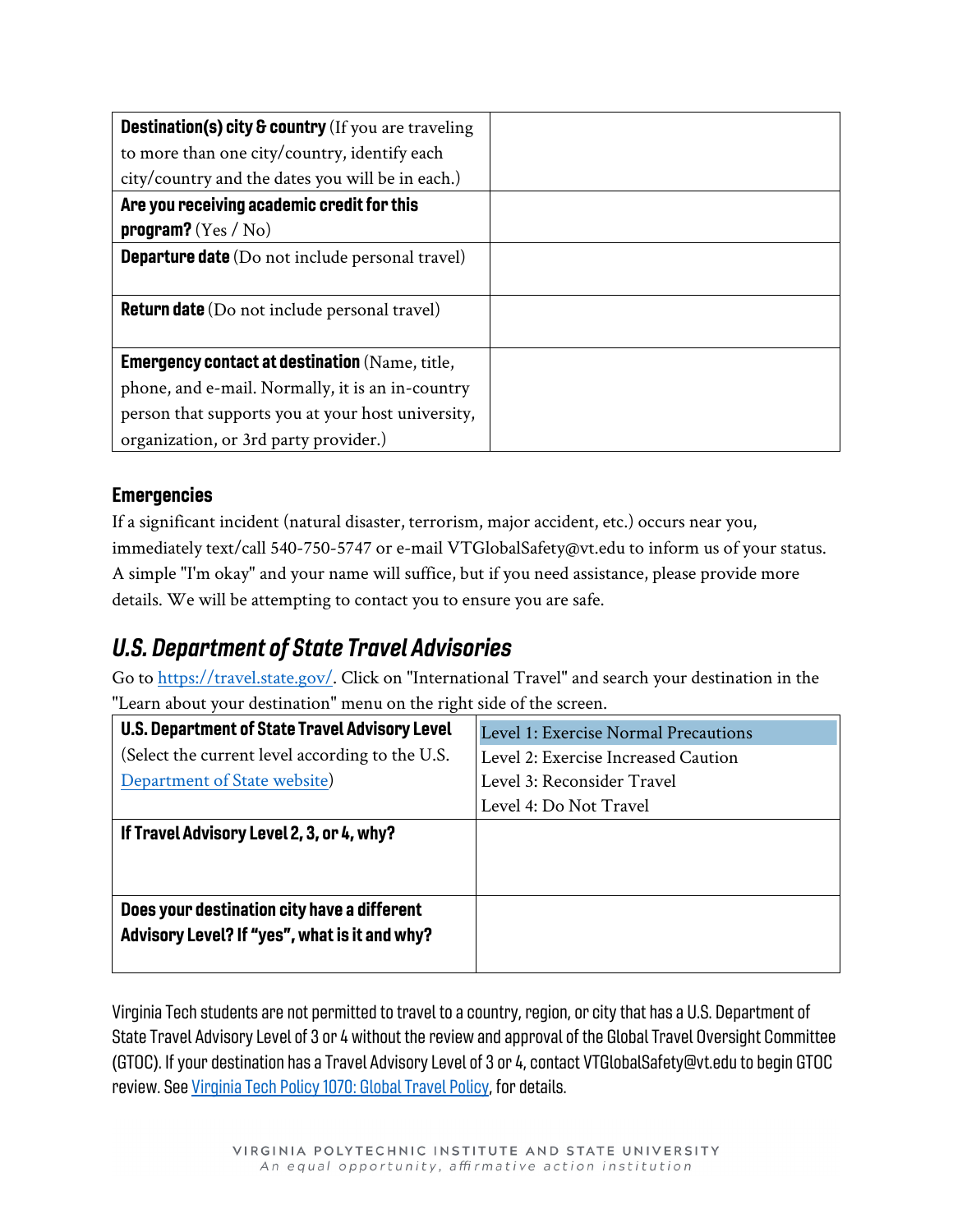# Center for Disease Control

Use the Center for Disease Control (CDC) website,

[https://wwwnc.cdc.gov/travel/destinations/list/,](https://wwwnc.cdc.gov/travel/destinations/list/) to learn about vaccine requirements and health issues for your destination(s). Identify risks in your destination(s) and your plan to mitigate the risk.

| Are there any notices in effect for your            |  |
|-----------------------------------------------------|--|
| destination(s)? $(Yes / No)$                        |  |
| If "yes", what is the notice's alert level? Explain |  |
| the reason for the alert.                           |  |
|                                                     |  |
|                                                     |  |
| What is your plan to mitigate the risks             |  |
| associated with the alert(s)?                       |  |
|                                                     |  |
|                                                     |  |

Virginia Tech students and employees are not allowed to travel to countries with a CDC Warning Level 3. Ensure you are aware of vaccine requirements and the timeliness of taking them well before departure in order for them to be effective. The CDC also has mobile apps you can download to use while abroad.

# MANDATORY Emergency Medical and Security Assistance Insurance

All Hokies on university-supported international travel are required to enroll in emergency medical and security assistance insurance under Virginia Tech's policy with Cultural Insurance Services International (CISI). To enroll go t[o https://www.mycisi.com/CISIPortalWeb/default.aspx](https://www.mycisi.com/CISIPortalWeb/default.aspx) and use sponsor code "VTH-SE".

*NOTE: It is not recommended, but if you are studying abroad with a 3rd party provider (i.e. ISEP, SAS, CEA, AIFS, etc.), you may request a waiver for the mandatory Virginia Tech CISI policy. This applies if: (1) your program requires enrollment in their policy, AND (2) that policy's coverage is comparable to Virginia Tech's policy. The waiver form can be found in your My Study Abroad account.*

| <b>CISI Participant ID Number</b> (if requesting a |  |
|----------------------------------------------------|--|
| waiver, write "waiver" and submission date)        |  |

Virginia Tech's policy with CISI is NOT travel insurance. It does not cover lost/stolen/damaged equipment (i.e. cell phones, luggage, laptops, etc.) and canceled flights. Travel insurance is important and each traveler must decide if they wish to take out additional coverage.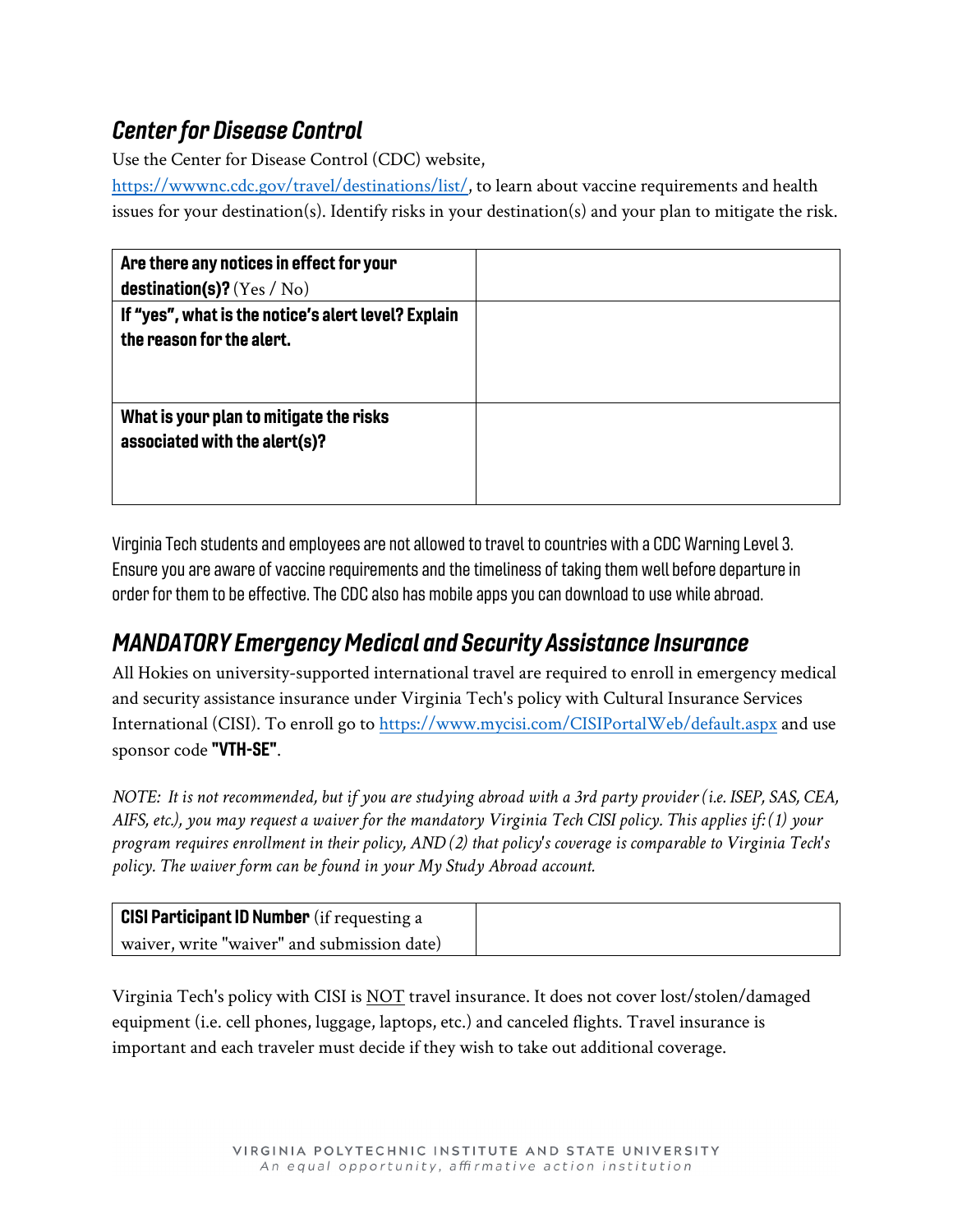#### Statement of Understanding

By registering for this experience, I understand that inherent risks are present in international travel. Neither Virginia Tech nor the Commonwealth of Virginia have any control over these risks, including but not limited to Acts of God and terrorism. Further, by traveling abroad on this experience, I agree to assume the risks of international travel and hereby expressly agree to hold harmless and indemnify Virginia Tech and the Commonwealth of Virginia from any and all claims arising from my participation on this experience. This agreement and any claims or actions shall only be brought in a state court of the Commonwealth of Virginia and the laws of Virginia shall be used to construe and interpret this agreement and any and all claims notwithstanding any conflicts of law provisions. I expressly agree to accept the terms herein.

| <b>Signature</b>          |
|---------------------------|
| (Typed full name          |
| functions as a signature) |
| <b>Date</b>               |
|                           |

## Submission, Review, and Approval

After completing all fields, save and submit this form by e-mail to VTGlobalSafety@vt.edu.

#### FOR OFFICIAL USE ONLY: Global Safety and Risk Management

| <b>Comments</b>  |  |
|------------------|--|
|                  |  |
|                  |  |
|                  |  |
|                  |  |
| <b>Date</b>      |  |
|                  |  |
| <b>Signature</b> |  |
|                  |  |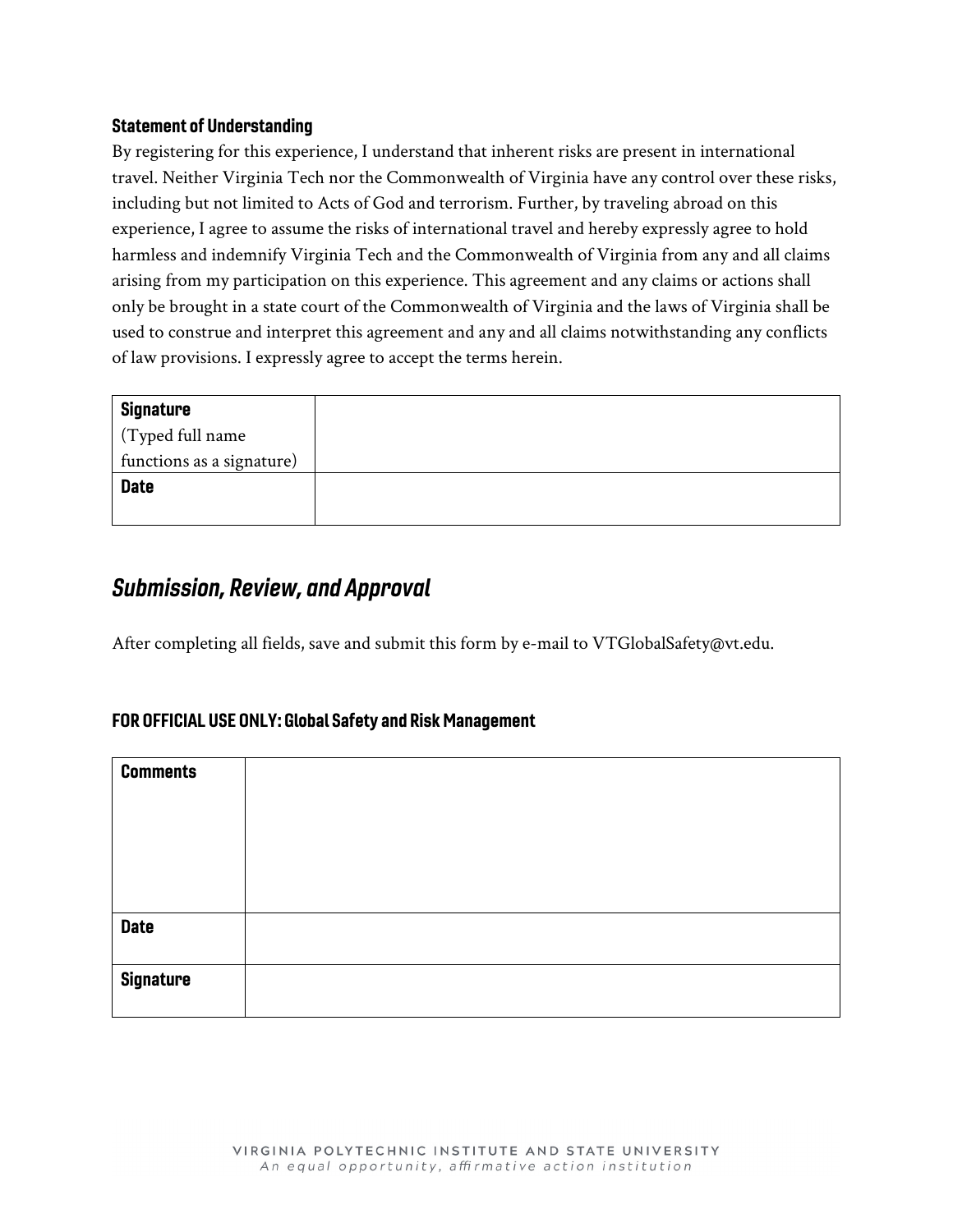# Information and Recommendations

Find safety information specific to international travel as a VT students at the Global Education Global Safety website, [https://www.globaleducation.vt.edu/GlobalSafety.html.](https://www.globaleducation.vt.edu/GlobalSafety.html)

### Virginia Tech Emergency Contacts

Make sure to save Virginia Tech's emergency contacts in your phone and in your wallet for easy access.

AXA Assistance: VT Policy: GLM N04983798 Outside the US (call collect): 001.312.935.1703 Within the US (toll free): 855.327.1411 MEDASSIST-USA@AXA-ASSISTANCE.US

Global Education Safety & Risk Management 001.540.750.5747 VTGlobalSafety@vt.edu

Virginia Tech Police Department 001.540.231.6411 Ext. 1

### Enroll in Smart Traveler Enrollment Program (STEP)

The Smart Traveler Enrollment Program (STEP) is a free service to allow U.S. citizens and nationals traveling and living abroad to enroll their trip with the nearest U.S. Embassy or Consulate. Register your travel at [https://step.state.gov/STEP/Index.aspx.](https://step.state.gov/STEP/Index.aspx)

### MyCISI Mobile App

One of the benefits of your enrollment is Virginia Tech's policy with CISI is the MyCISI Mobile App. Instantly access your travel insurance documents, view country-specific travel alerts and personal security assistance information, search medical providers worldwide and much more. Also, if an incident occurs near you, you can use the mobile app to check-in to communicate you are safe. <https://www.culturalinsurance.com/students/technology.asp>

### U.S. Department of State Smart Traveler App

Once you set up your STEP account and register your trip, download the Smart Traveler App. It is the official State Department app for U.S. travelers. The app invites you to see the world with easy access to frequently updated official country information, travel alerts, travel warnings, maps, U.S. embassy locations, and more. <https://2009-2017.state.gov/r/pa/ei/rls/dos/165020.htm>

### Medical Consultation and Vaccination Services

Schiffert Health Center has a Travel Clinic! They can assist with vaccines and medications for your travel. [https://www.healthcenter.vt.edu/ourservices/travel\\_clinic.html](https://www.healthcenter.vt.edu/ourservices/travel_clinic.html)

The Montgomery County Health Department can also assist with vaccines through their travel clinic at 210 South Pepper Street, Suite 1, Christiansburg, VA. Hours are limited and by appointment only.<https://www.montgomerycountyva.gov/departments/health-department>